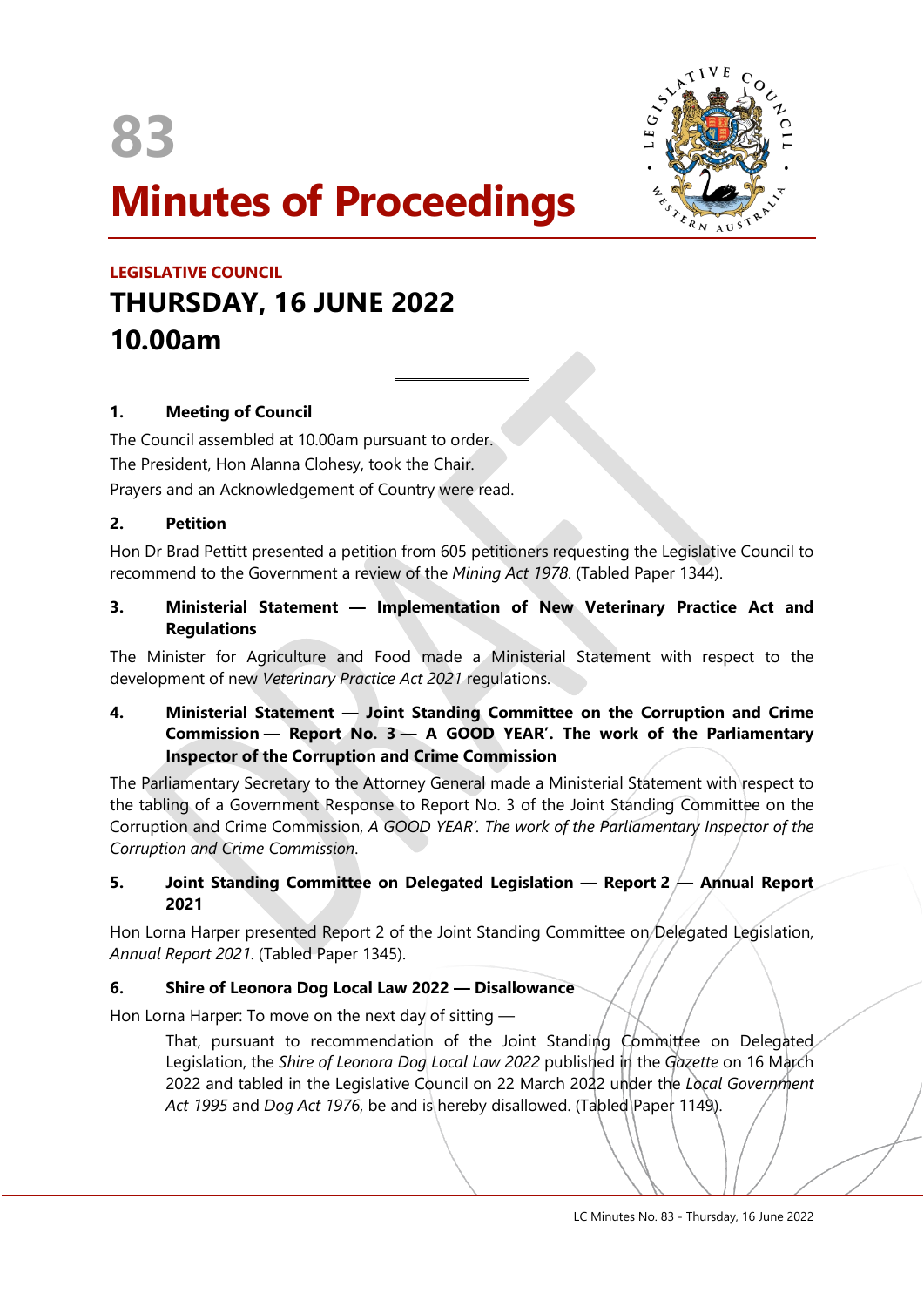# **7. Shire of Dowerin Fencing Local Law 2022 — Disallowance**

Hon Lorna Harper: To move on the next day of sitting —

That, pursuant to recommendation of the Joint Standing Committee on Delegated Legislation, the *Shire of Dowerin Fencing Local Law 2022* published in the *Gazette* on 17 March 2022 and tabled in the Legislative Council on 22 March 2022 under the *Local Government Act 1995*, be and is hereby disallowed. (Tabled Paper 1149).

#### **8. Shire of Dowerin Repeal Local Law 2022 — Disallowance**

Hon Lorna Harper: To move on the next day of sitting —

That, pursuant to recommendation of the Joint Standing Committee on Delegated Legislation, the *Shire of Dowerin Repeal Local Law 2022* published in the *Gazette* on 17 March 2022 and tabled in the Legislative Council on 22 March 2022 under the *Local Government Act 1995*, be and is hereby disallowed. (Tabled Paper 1149).

#### **9. Select Committee into the adequacy of child development services and related programs delivered in Western Australia**

Hon Donna Faragher: To move on the next day of sitting —

- (1) A Select Committee is established to examine the adequacy of child development services and related programs delivered in Western Australia.
- (2) The Select Committee is to inquire into and report on
	- (a) the critical importance of early access to child development services, including paediatric and allied health services, and the impact of any delay to accessing these services on a child's overall development, health and wellbeing;
	- (b) the adequacy of Western Australian government child development services and related programs provided to support children and their families in both metropolitan and regional Western Australia;
	- (c) opportunities for improved collaboration and integration of child development services, programs and initiatives across both the government and non-government sectors;
	- (d) other government and non-government child development service models and programs operating outside of Western Australia which are having a positive benefit for children and their families and their potential for applicability to the State; and
	- (e) any other relevant matter.
- (3) The Select Committee is to report no later than 12 months after the motion is agreed to.
- (4) The Select Committee shall consist of three members.

# **10. Sustainable Management of Western Australia's Fisheries**

Hon Dr Sally Talbot: To move on the next day of sitting —

That the Legislative Council commends the McGowan Labor Government's ongoing commitment to sustainable management of Western Australia's fisheries.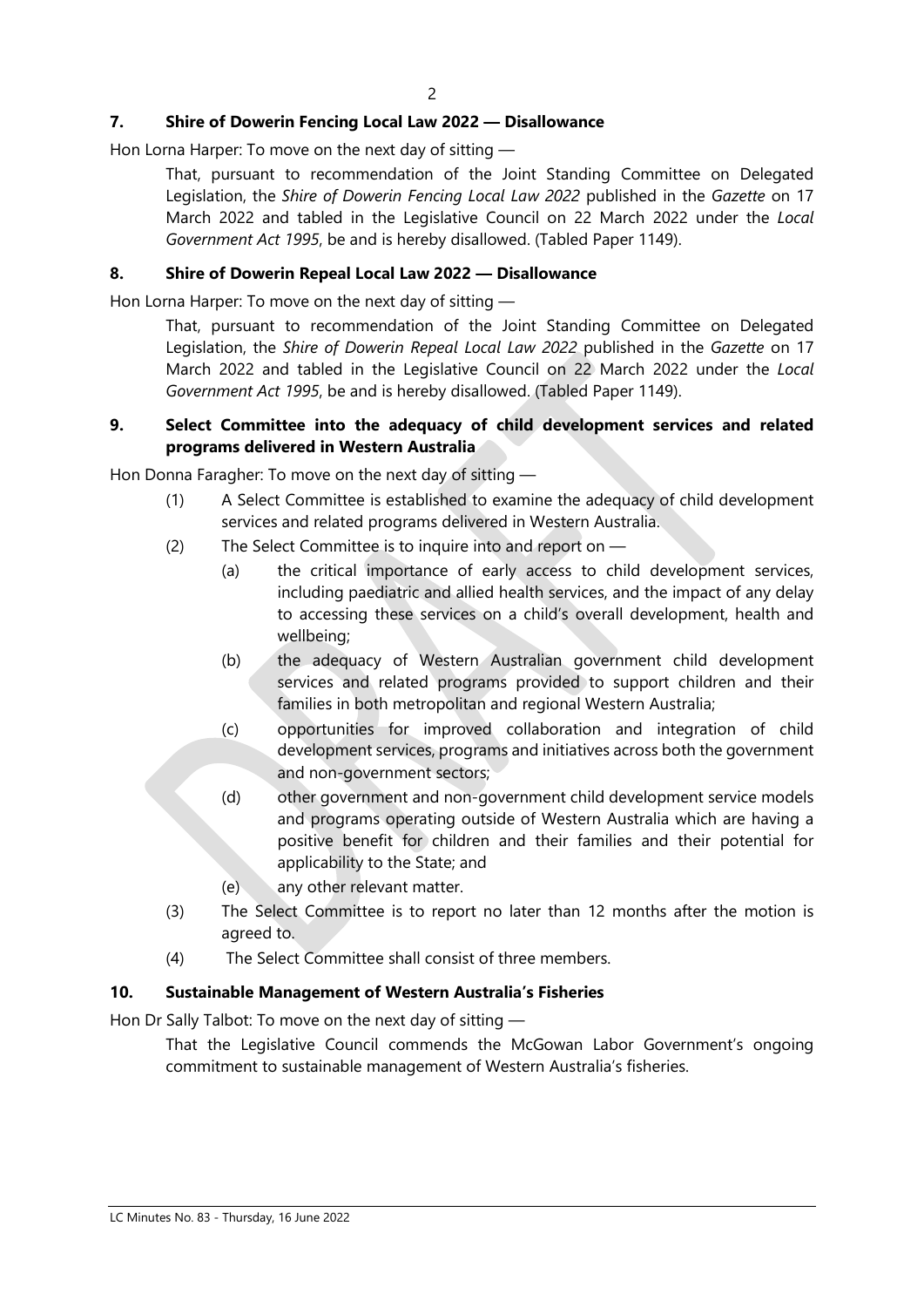# **11. Human Rights of People with Disability**

Hon Lorna Harper: To move on the next day of sitting —

That the Legislative Council commends the McGowan Labor Government's ongoing commitment to individual and systemic advocacy in Western Australia in working to promote, protect and defend the human rights of people with disability.

# **12. Budget Surplus**

Non-Government Business No. 1 having been called, Hon Dr Steve Thomas moved, without notice —

That this House:

- (a) notes another near record budget surplus announced for the 2022-23 financial year in the May budget, which will likely be upgraded to an even higher surplus in the September Annual Report on the State Finances;
- (b) notes the Government's inability to deliver services, infrastructure and projects such as METRONET in a cost efficient and timely manner despite the massive increase in revenue they have received;
- (c) notes that Government is using these massive revenues for its own political gain rather than for the ultimate and efficient benefit of the Western Australian community; and
- (d) calls on the State Government to improve its performance so that it might achieve better service delivery, genuine economic reform, the paying down of debt and better support of the community to manage costs of living rises.

Debate ensued.

*Motion lapsed.*

# **13. Returning Outsourced Services to the Public Sector**

Private Members' Business No. 1 having been called, Hon Shelley Payne moved, without notice —

That this House commends the McGowan Government for bringing important workers back in-house and returning outsourced service into the public sector, where it is possible and beneficial to do so.

Debate ensued.

*Motion lapsed.*

# **14. City of Vincent Local Government Property Local Law 2021 — Disallowance — Discharge from Notice Paper**

The Order of the Day having been called, Hon Lorna Harper moved, without notice —

That, pursuant to recommendation of the Joint Standing Committee on Delegated Legislation, Order of the Day No. 1, *City of Vincent Local Government Property Local Law 2021* be discharged from the Notice Paper.

Question — put and passed.

# **15. City of Wanneroo Fencing Local Law — Disallowance — Discharge from Notice Paper**

The Order of the Day having been called, Hon Lorna Harper moved, without notice —

That, pursuant to recommendation of the Joint Standing Committee on Delegated Legislation, Order of the Day No. 2, *City of Wanneroo Fencing Local Law* be discharged from the Notice Paper.

Question — put and passed.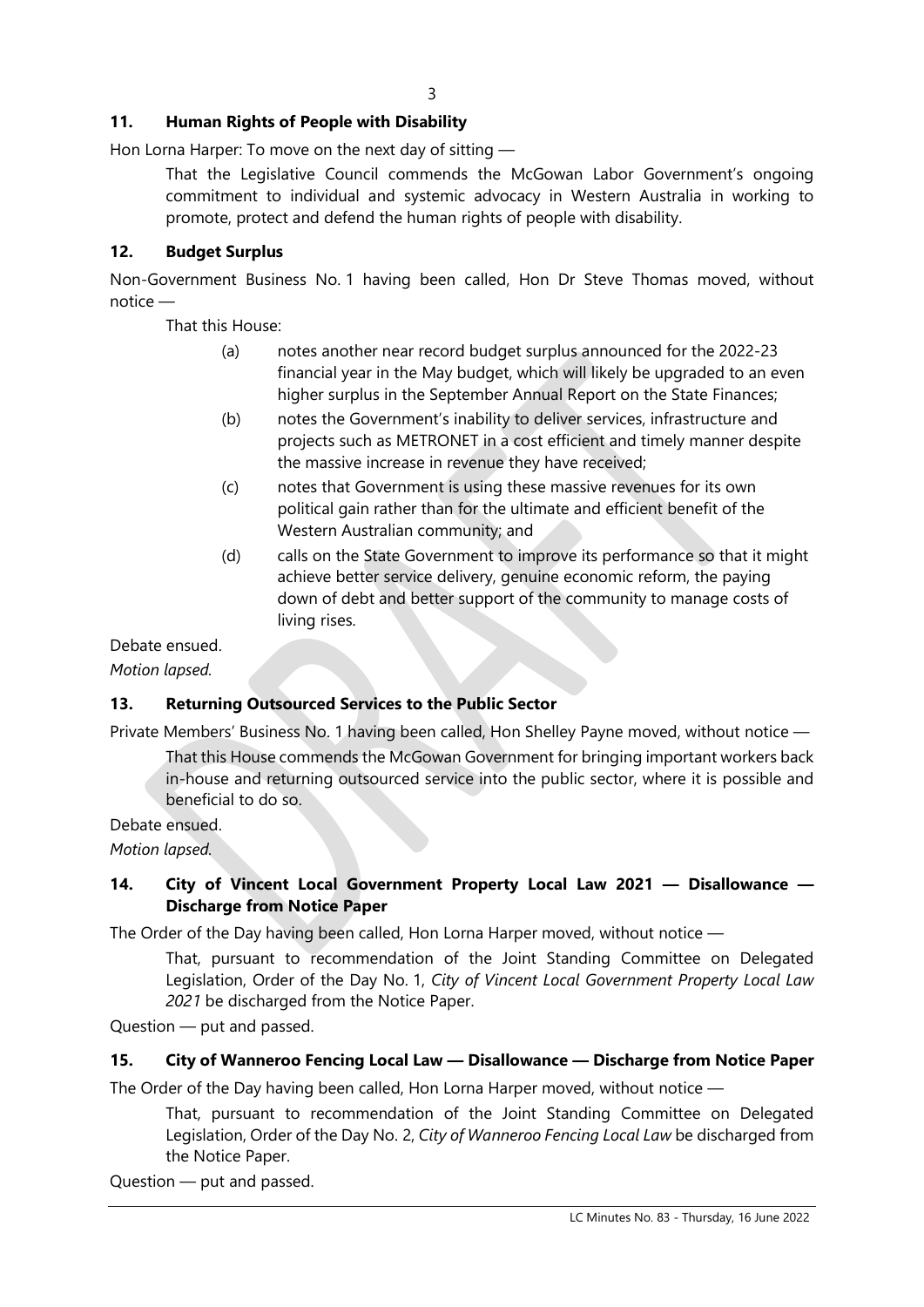#### **16. Estimates of Revenue and Expenditure — Consolidated Account Estimates 2022–2023**

The Order of the Day having been read for the adjourned debate on the motion of the Minister for Emergency Services representing the Treasurer as follows —

That pursuant to Standing Order 69(1) the Legislative Council take note of Tabled Paper 1270A-D (2022–2023 Budget Statements), laid upon the Table of the House on 12 May 2022.

Debate ensued.

On the motion of Hon Pierre Yang the debate was adjourned to the next sitting.

#### **17. Forest Products Amendment Bill 2021**

The Order of the Day for the further consideration of this Bill, in Committee of the Whole House, having been read.

The Acting President left the Chair.

#### ———— **In Committee**

(Hon Dr Brian Walker in the Chair)

Clause 2 Debate resumed. Clause agreed to. Clause 3 agreed to. Clause 4. Debate ensued. Clause agreed to. Clause 5. Debate ensued. Clause agreed to. Clause 6. Debate ensued. Clause agreed to. Clause 7. Debate ensued. Clause agreed to. Clause 8. Debate ensued. Clause agreed to. Clauses 9 and 10 agreed to. Title agreed to.

The Acting President resumed the Chair.

Bill reported without amendment.

Report adopted.

The Minister for Regional Development representing the Minister for Forestry moved, That the Bill be read a third time.

————

The Acting President announced that the Deputy Chair of Committees had certified that this was a true copy of the Bill as agreed to in Committee of the Whole House and reported.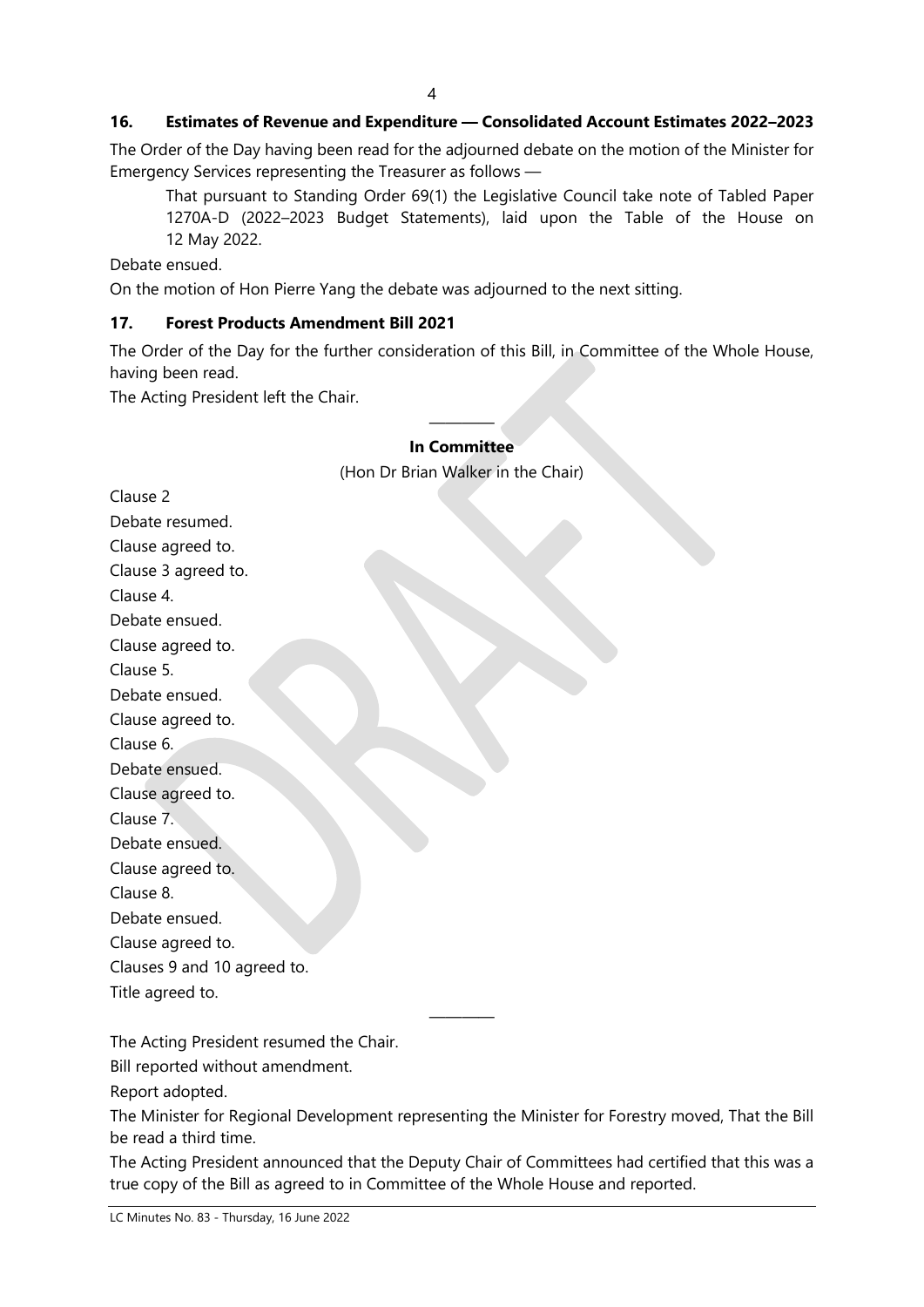Debate ensued. Question — put and passed. Bill read a third time and passed.

# **18. Charitable Trusts Bill 2022**

The Acting President reported the receipt of Message No. 68 from the Legislative Assembly forwarding the Bill for concurrence.

The Parliamentary Secretary to the Attorney General moved, That the Bill be read a first time.

Question — put and passed.

Bill read a first time.

The Parliamentary Secretary to the Attorney General moved, That the Bill be read a second time.

The Parliamentary Secretary to the Attorney General tabled an Explanatory Memorandum relating to the Bill. (Tabled Paper 1346).

Debate stands adjourned.

# **19. Transfer of Land Amendment Bill 2021**

The Order of the Day for the further consideration of this Bill, in Committee of the Whole House, having been read.

The Acting President left the Chair.

#### ———— **In Committee**

(Hon Peter Foster in the Chair)

Clause 1.

Debate resumed.

Clause agreed to.

Clauses 2 to 68 agreed to.

Title agreed to.

The Acting President resumed the Chair.

Bill reported without amendment.

Report adopted.

The Leader of the House representing the Minister for Lands moved, That the Bill be read a third time.

————

The Acting President announced that the Deputy Chair of Committees had certified that this was a true copy of the Bill as agreed to in Committee of the Whole House and reported.

Debate ensued.

Question — put and passed.

Bill read a third time and passed.

# **20. Railway (METRONET) Amendment Bill 2022**

The Order of the Day having been read for the adjourned debate on the second reading of this Bill. Debate ensued.

The Leader of the House representing the Minister for Transport sought leave to continue her remarks at a later stage of this day's sitting.

Leave granted.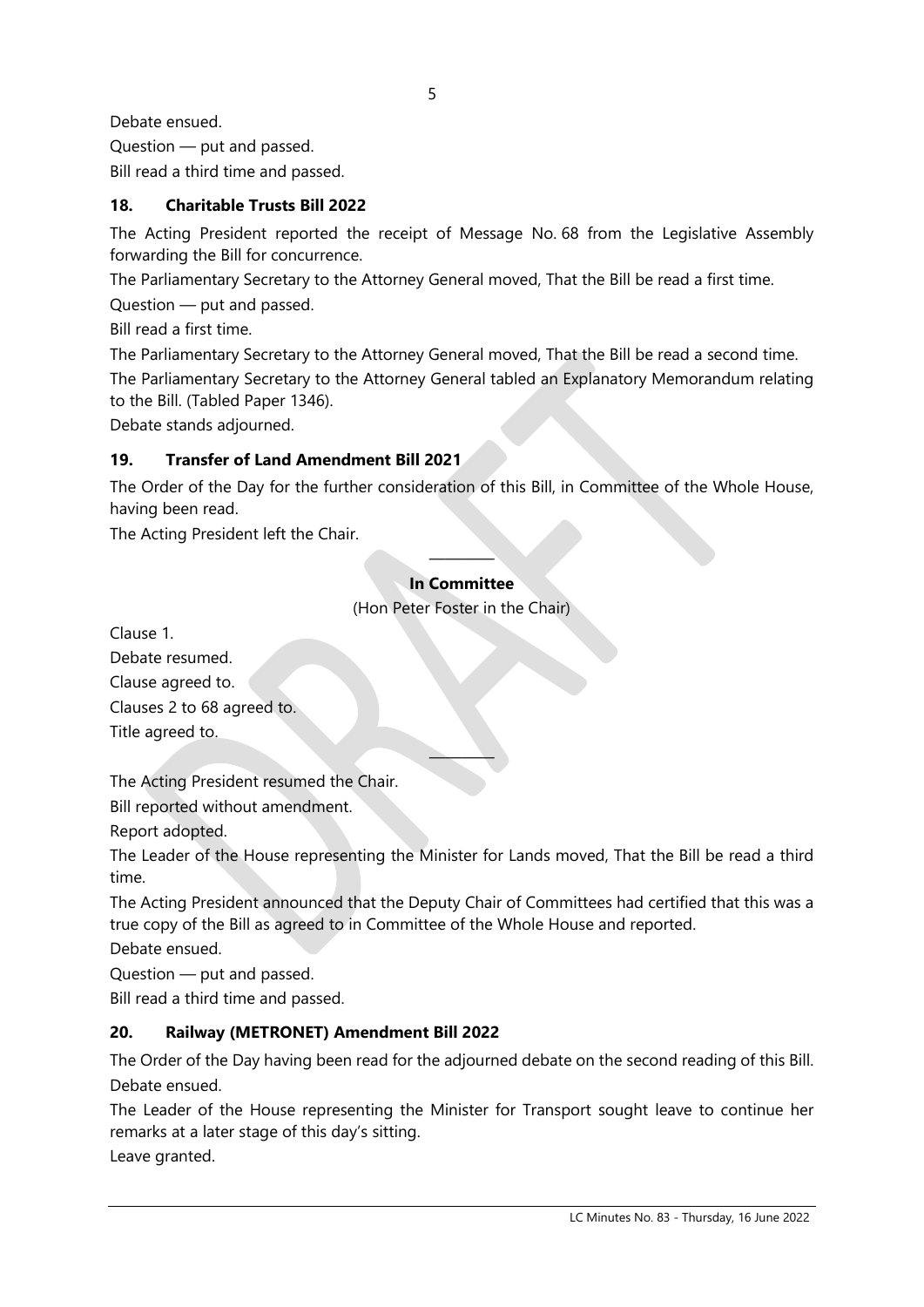# **21. Questions Without Notice**

Questions without notice were taken.

The Leader of the House representing the Minister for Health tabled a summary of vaping evidence from the Anti-Vaping Toolkit, in response to a question without notice asked by Hon Sophia Moermond. (Tabled Paper 1347).

The Minister for Regional Development, by leave, incorporated into *Hansard* information in relation to the Collie Industry Attraction and Development fund, in response to a question without notice asked by Hon Dr Steve Thomas.

The Parliamentary Secretary to the Minister for Disability Services on behalf of the Minister for Emergency Services representing the Minister for Environment, by leave, incorporated into *Hansard* information in relation to sandalwood licenses, in response to a question without notice asked by Hon Dr Steve Thomas.

# **22. Railway (METRONET) Amendment Bill 2022**

On the motion of Hon Pierre Yang the debate was adjourned to the next sitting.

# **23. Appropriation (Recurrent 2022–23) Bill 2022**

The President reported the receipt of Message No. 66 from the Legislative Assembly forwarding the Bill for concurrence.

The Leader of the House on behalf of the Minister for Emergency Services representing the Treasurer moved, That the Bill be read a first time.

Question — put and passed.

Bill read a first time.

The Leader of the House on behalf of the Minister for Emergency Services representing the Treasurer moved, That the Bill be read a second time.

The Leader of the House on behalf of the Minister for Emergency Services representing the Treasurer tabled an Explanatory Memorandum relating to the Bill. (Tabled Paper 1348).

Debate stands adjourned.

# **24. Appropriation (Capital 2022–23) Bill 2022**

The President reported the receipt of Message No. 67 from the Legislative Assembly forwarding the Bill for concurrence.

The Leader of the House on behalf of the Minister for Emergency Services representing the Treasurer moved, That the Bill be read a first time.

Question — put and passed.

Bill read a first time.

The Leader of the House on behalf of the Minister for Emergency Services representing the Treasurer moved, That the Bill be read a second time.

The Leader of the House on behalf of the Minister for Emergency Services representing the Treasurer tabled an Explanatory Memorandum relating to the Bill. (Tabled Paper 1349). Debate stands adjourned.

#### **25. Order of Business**

Ordered — That Members' Statements be taken forthwith. (Leader of the House).

#### **26. Members' Statements**

Statements were taken.